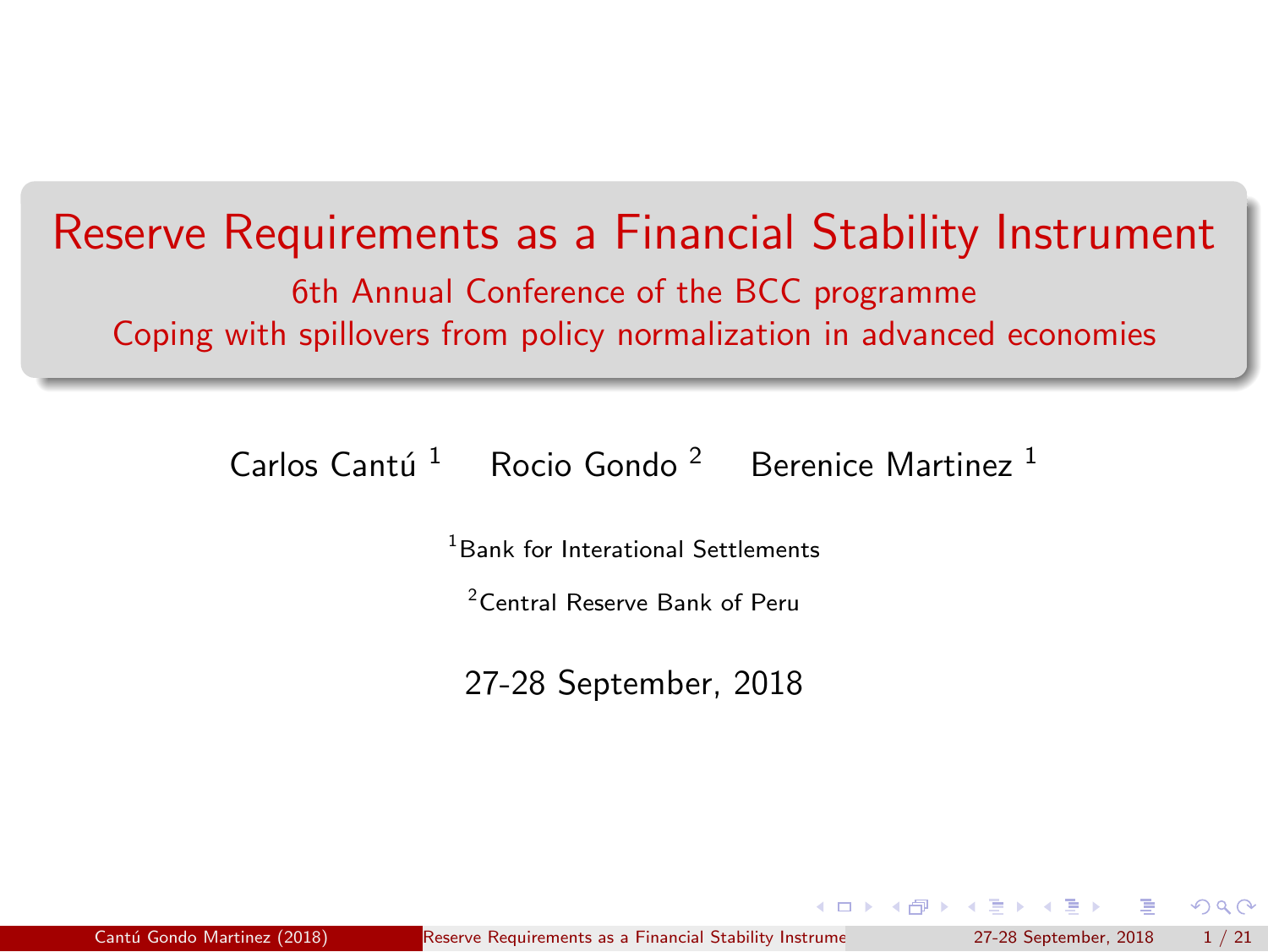# <span id="page-1-0"></span>**Motivation**

#### Reserve requirement index

#### Number of countries



Source: Federico, Vegh and Vuletin (2014); author's calculations.

Ε

舌

 $299$ 

 $\left\{ \begin{array}{ccc} 1 & 0 & 0 \\ 0 & 1 & 0 \end{array} \right\}$  ,  $\left\{ \begin{array}{ccc} 0 & 0 & 0 \\ 0 & 0 & 0 \end{array} \right\}$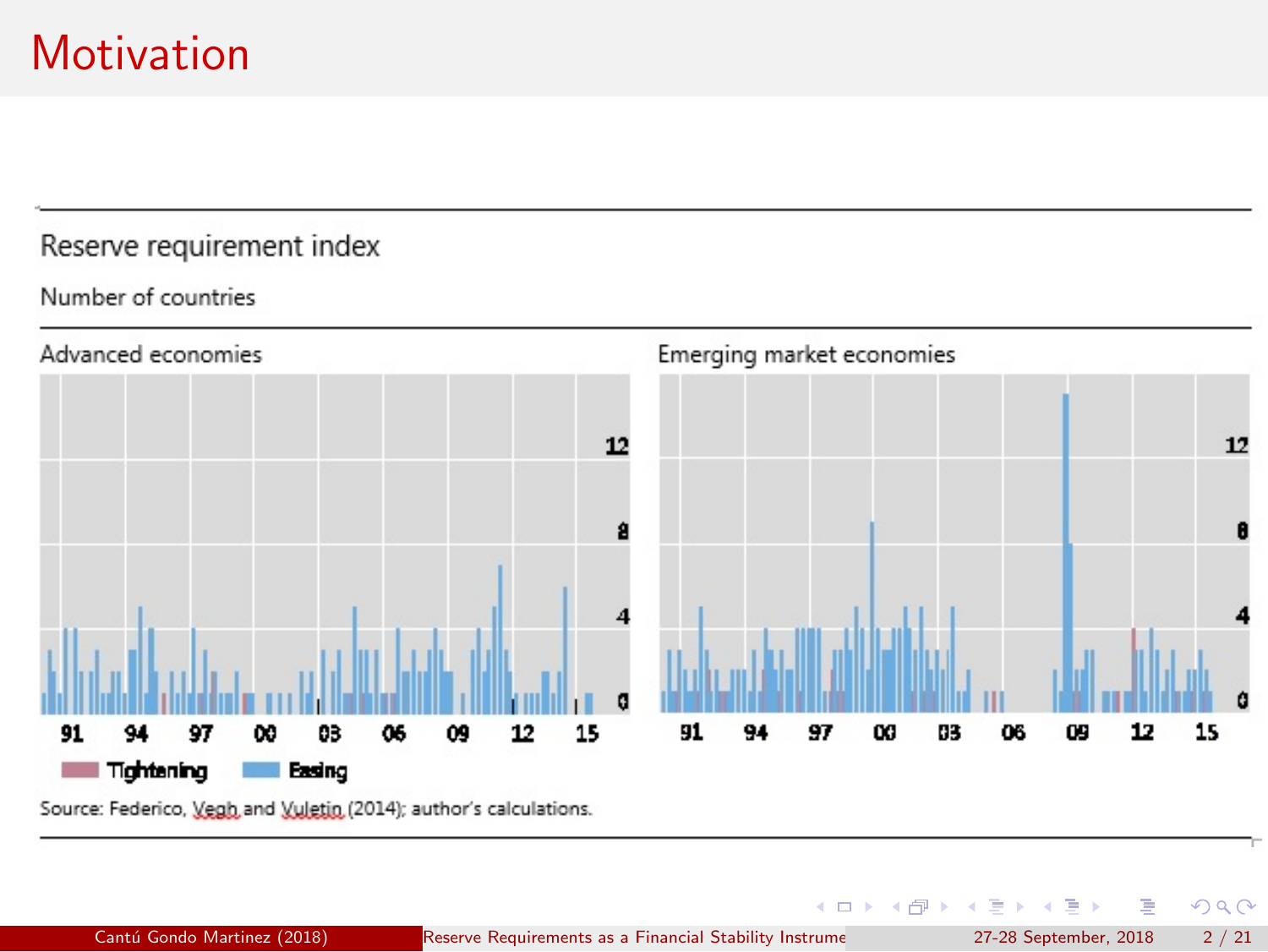# <span id="page-2-0"></span>Non-technical Summary

#### Focus

What is the trade-off between using reserve requirements (RR) as a macroprudential tool to prevent the buildup of financial vulnerabilities vs using it as a financial policy tool to smooth credit cycles?

#### **Contribution**

We estimate the impact of RR through a cost-benefit analysis that considers financial cycle smoothing and financial risk build-up. First, we calculate the expected losses after a tightening of RR. Then we compare it to the benefit in terms of the reduction in financial risk buildup as determined by the expected credit/output gains as a result of lower probabilities of financial distress.

#### Findings

- **1** The trade-off gives more weight to the lower incidence and frequency of financial distress compared to the cost of reducing credit growth through the cycle.
- <sup>2</sup> RR have a greater effect for emerging markets (EME) than for advanced economies (AE).
- **3** Single RR and RR by maturity have a greater e[ffec](#page-1-0)[t t](#page-3-0)[h](#page-1-0)[an](#page-2-0)[RR](#page-0-0) [by](#page-20-0) [cu](#page-0-0)[rr](#page-20-0)[en](#page-0-0)[cy.](#page-20-0)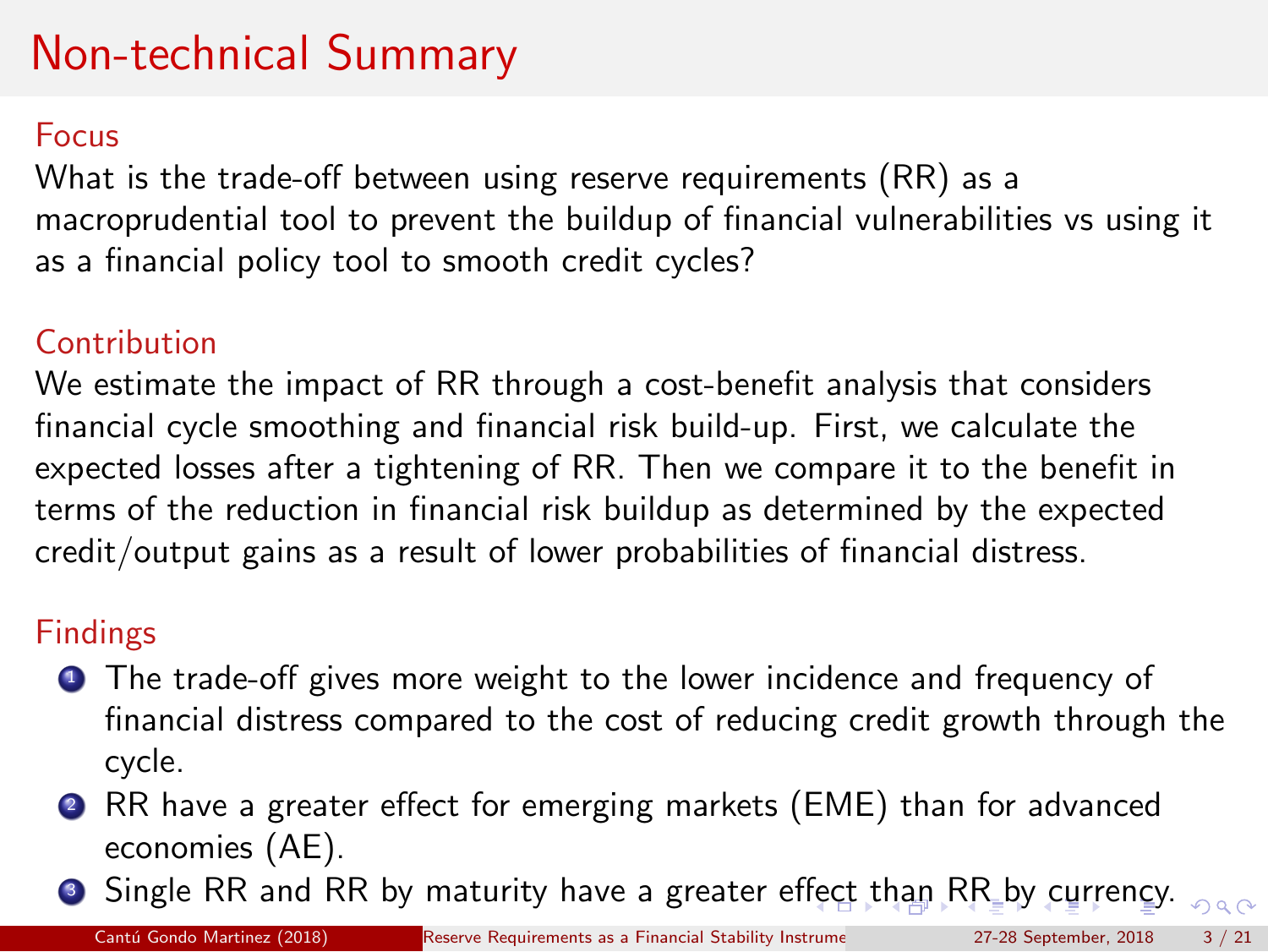#### <span id="page-3-0"></span>Data

- Sample: 28 countries (5  $AE/23$  EME), data from 1996Q1 to 2015Q3.
- RR index constructed with legal changes.<sup>1</sup>



#### <sup>1</sup>Federico, Vegh and Vuletin (2014)

舌

 $QQ$ 

 $\left\{ \begin{array}{ccc} 1 & 0 & 0 \\ 0 & 1 & 0 \end{array} \right\}$  ,  $\left\{ \begin{array}{ccc} 0 & 0 & 0 \\ 0 & 0 & 0 \end{array} \right\}$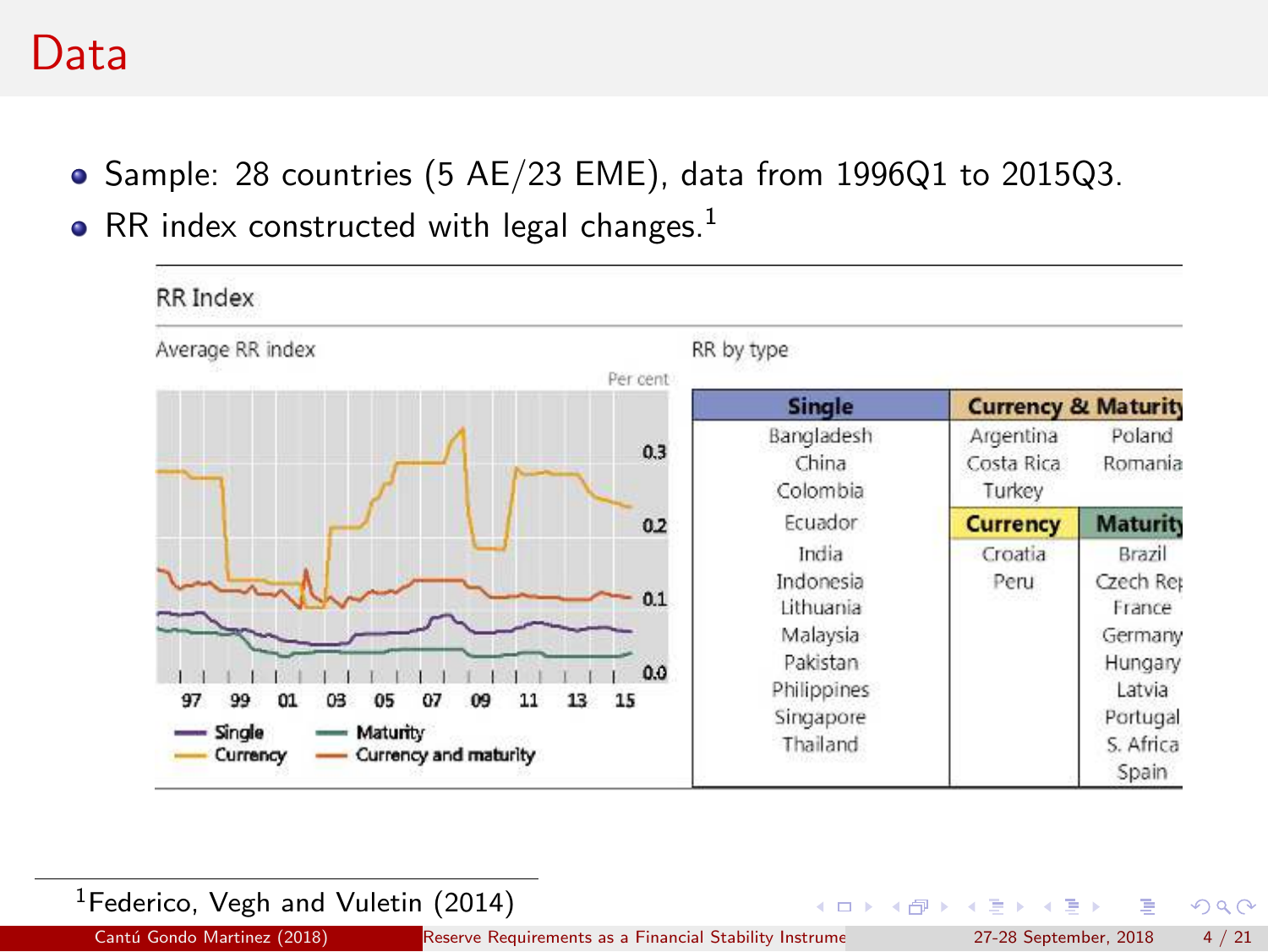- Fernandez and Guidotti (1996): changes in RR affects bank funding structure (mix between capital and deposits)
- Glocker and Towbin (2011): increase RR as tax on deposits
	- $\triangleright$  fall in deposit rate, deposits and increase in consumption. Lower bank funding leads to lower credit and investment.
	- $\triangleright$  In a SOE, lower capital inflows, exchange rate depreciation, higher net exports.
- Aikman et al (2016) tightening of MaPP tool reduces credit growth and the probability of financial crisis.

 $\Omega$ 

 $\left\{ \begin{array}{ccc} \pm & \pm & \pm \end{array} \right.$  and  $\left\{ \begin{array}{ccc} \pm & \pm & \pm \end{array} \right.$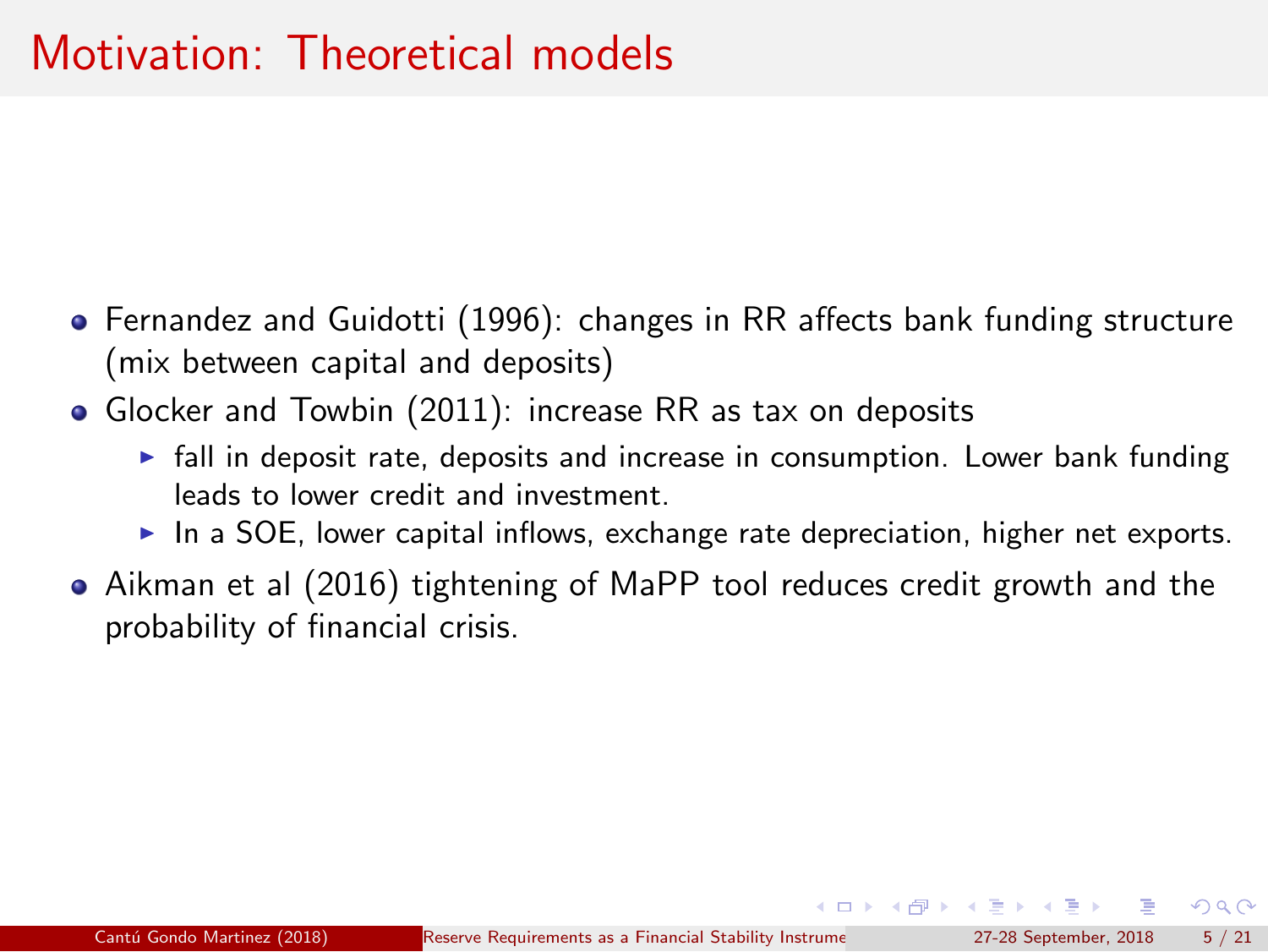- Behn et al (2016): empirical cost-benefit analysis of using capital based MaPP at the bank level for EU countries.
- Cordella et al (2012): RR as an effective instrument for countercyclical policies when there are concerns of effects of MP on exchange rates.
- Montoro and Moreno (2011): use of RR in Latin America, tightening of financing conditions without attracting capital inflows.

( ロ ) ( 何 ) ( ヨ ) ( ヨ )

 $\Omega$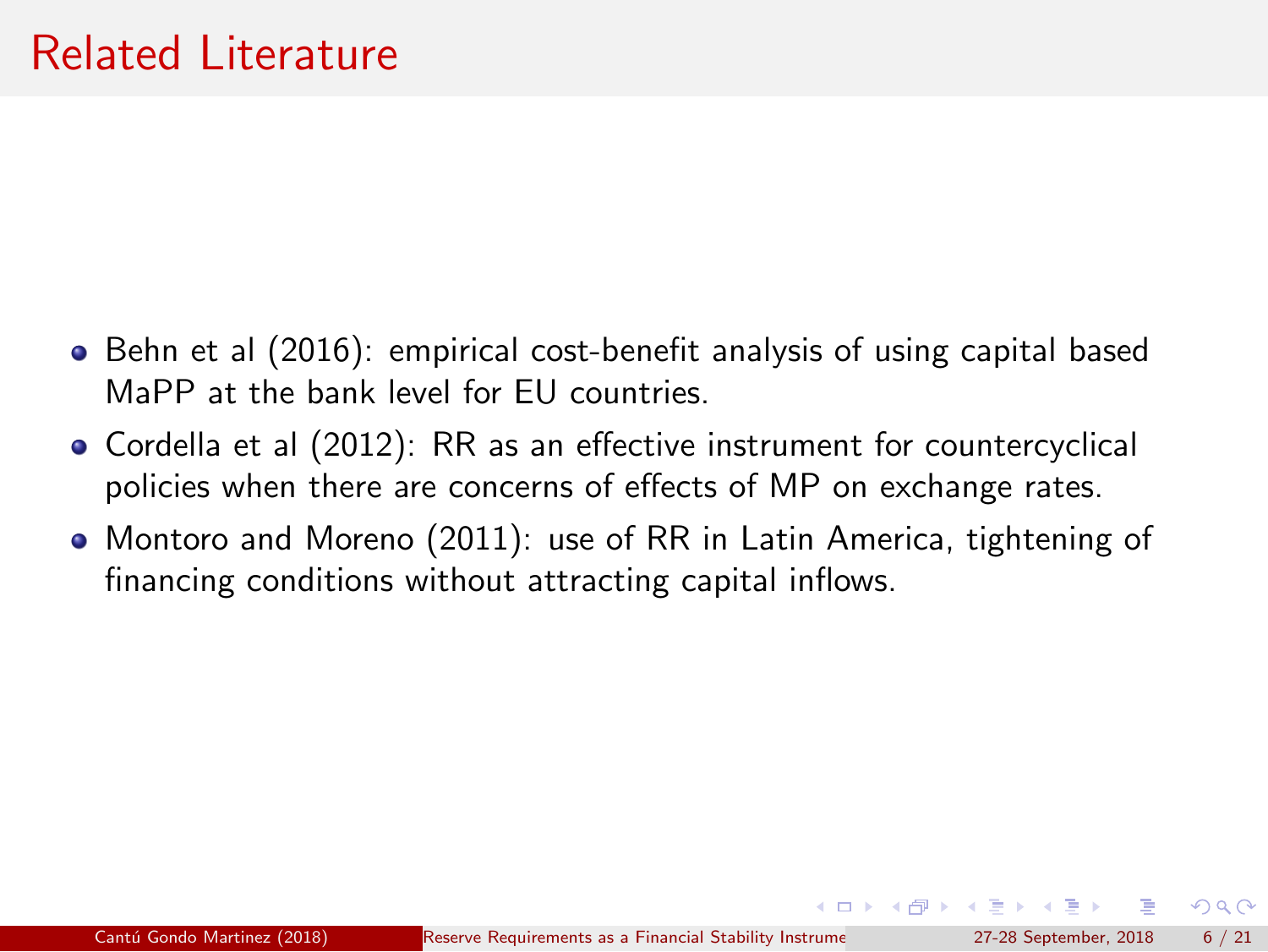# Smoothing of credit cycles

We estimate the following  $VAR:$ <sup>2</sup>

$$
Y_t = a_0 + \sum_{i=1}^p A_i Y_{t-i} + \sum_{i=1}^p B_i X_{t-i} + U_t, \quad E(U_t U'_t) = \Sigma
$$
 (1)

$$
\bullet \ \ Y_t = IPI_t, CPI_t, BC2GDP_t, REER_t^3, IR_t, RR_t, CBRes_t, Cap_t
$$

$$
\bullet \ \ X_t = \mathsf{GRisk}_t, \mathsf{GLiq}_t, \mathsf{GIR}_t, \mathsf{GCommP}_t
$$

- Financial costs are given by the response of bank credit over GDP (BC2GDP) to a one standard deviation shock in RR.
- Macroeconomic costs are given by the response of industrial production (IPI) to a one standard deviation shock in RR.

 $2$ All variables in yoy growth rates, except IR and GIR in deviations  $3$ Appreciation=Increase, Depreciation = Decrease 

 $\Omega$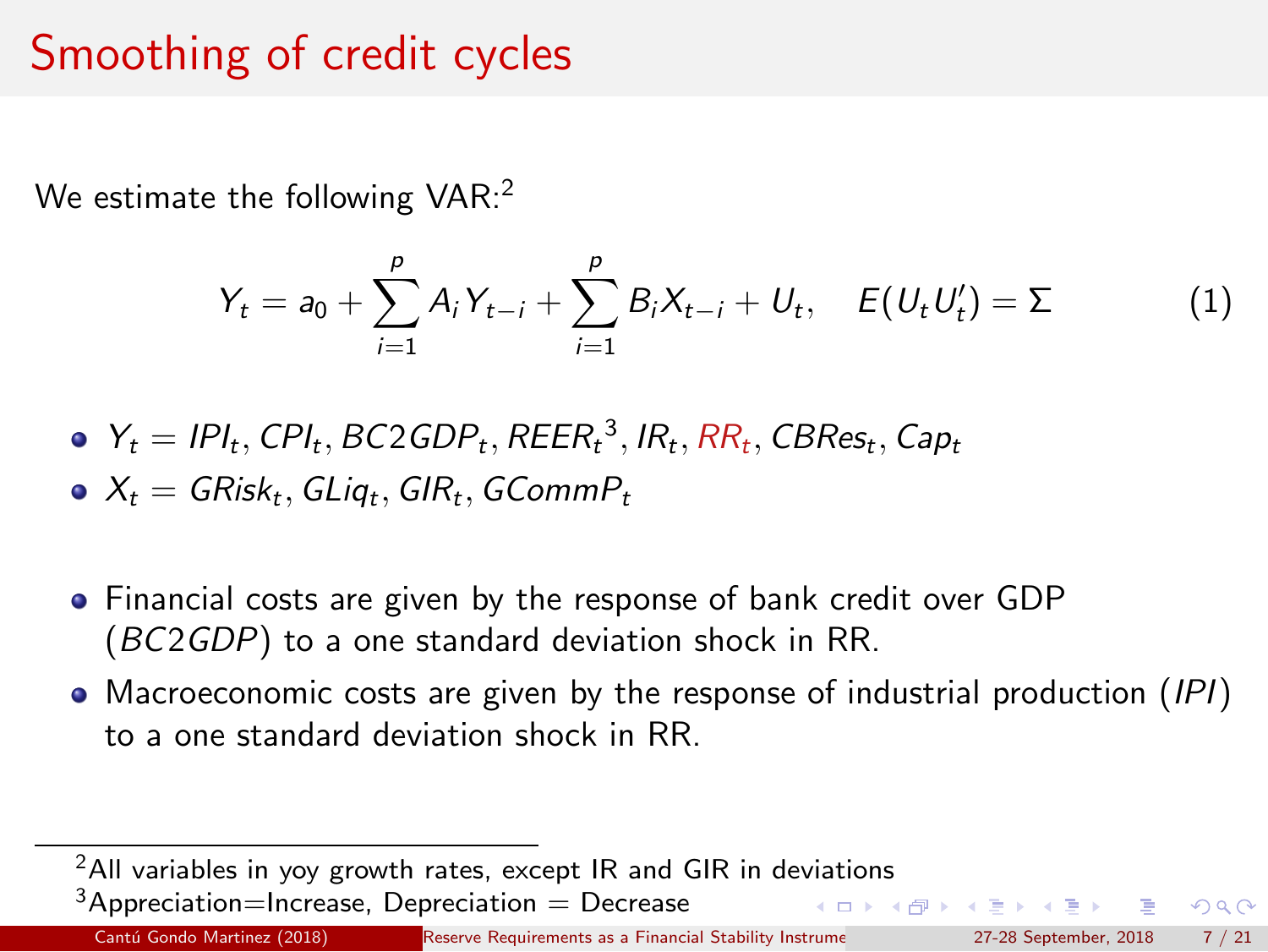### Impulse Response Functions: RR shock



画

 $299$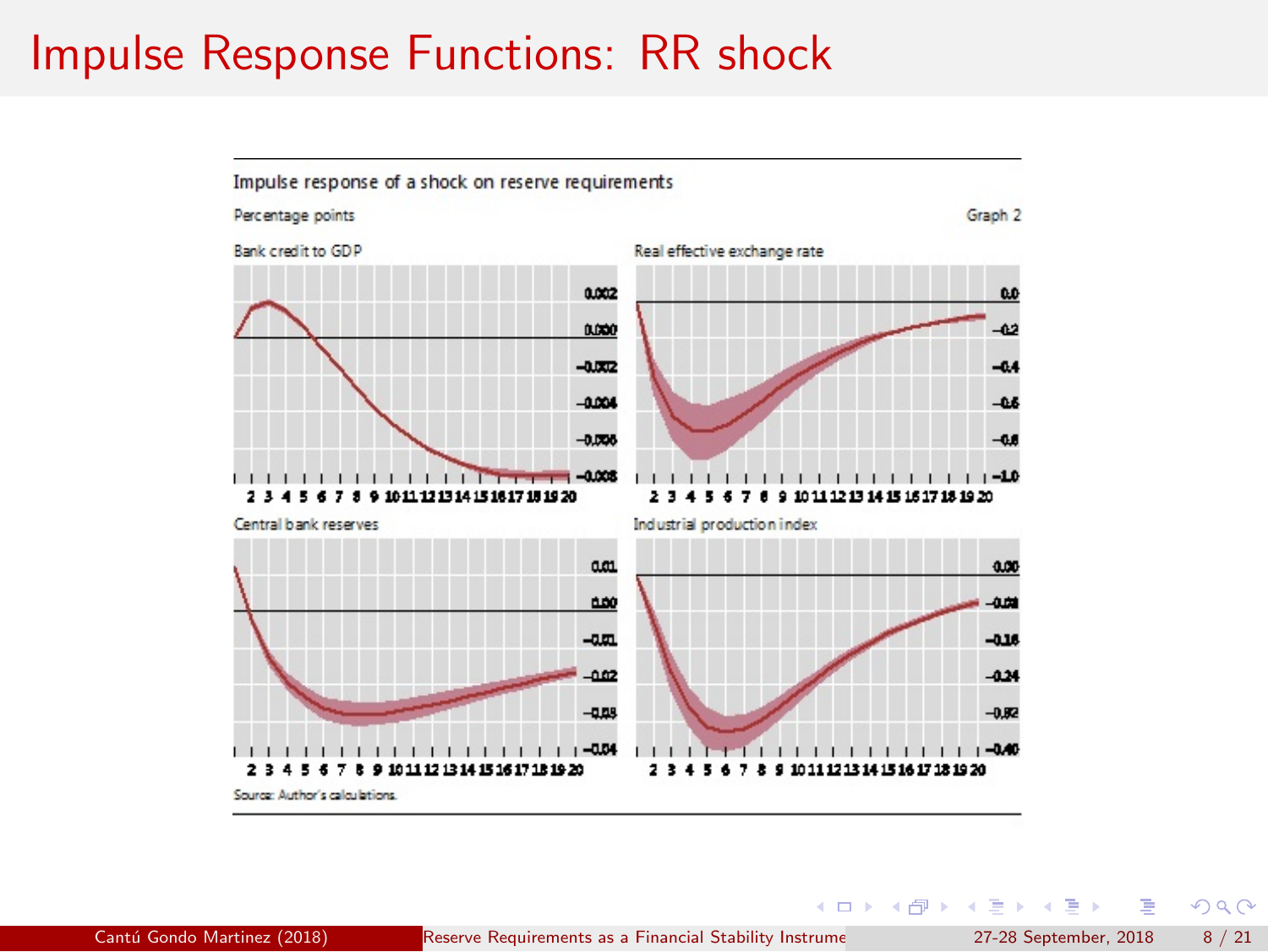### Impulse Response Functions: MP shock



B

 $QQ$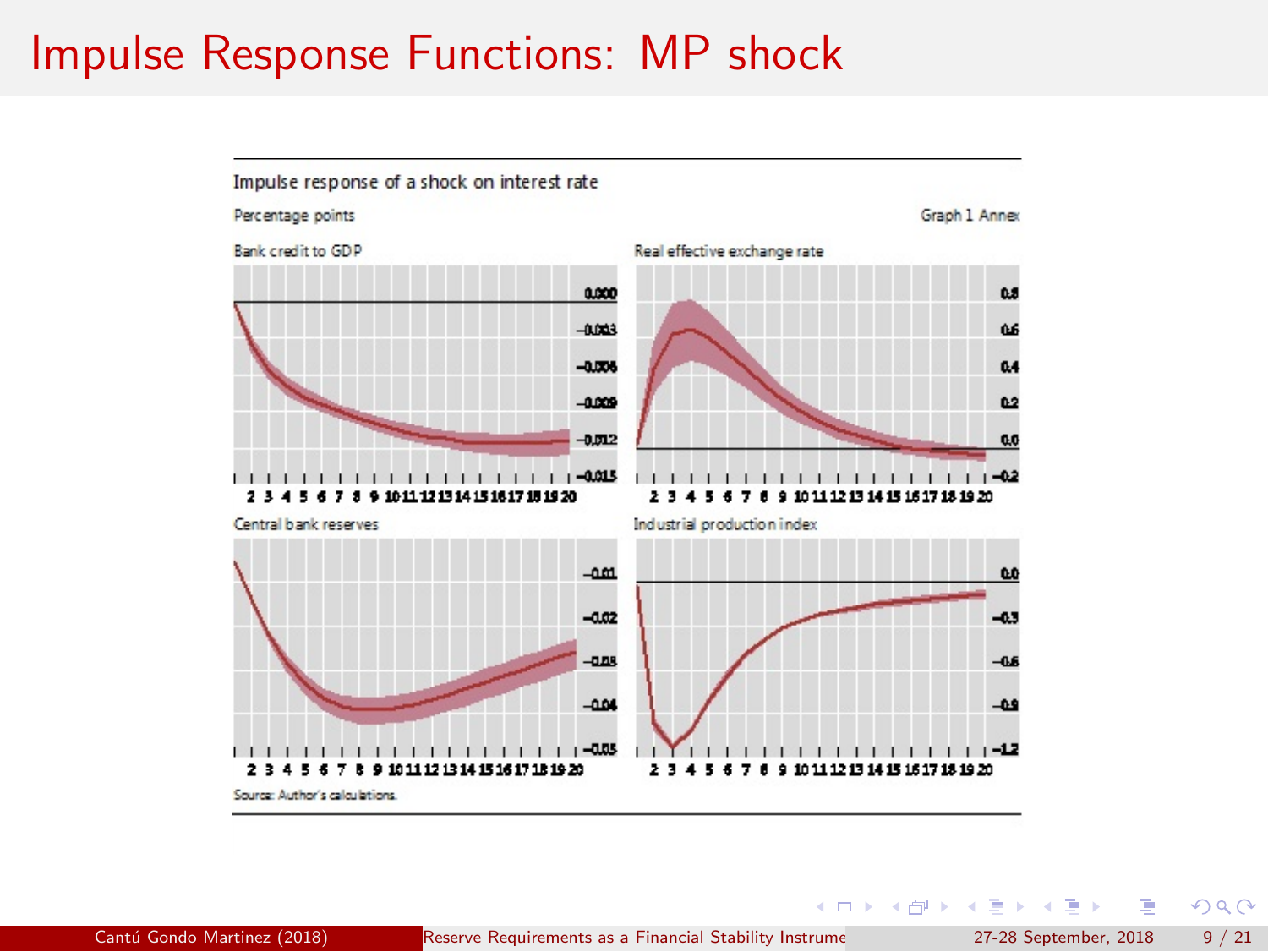# Financial costs by group and type of RR



 $QQ$ 

 $\left\{ \begin{array}{ccc} 1 & 0 & 0 \\ 0 & 1 & 0 \end{array} \right.$   $\left\{ \begin{array}{ccc} \frac{1}{2} & 0 & 0 \\ 0 & 0 & 0 \end{array} \right.$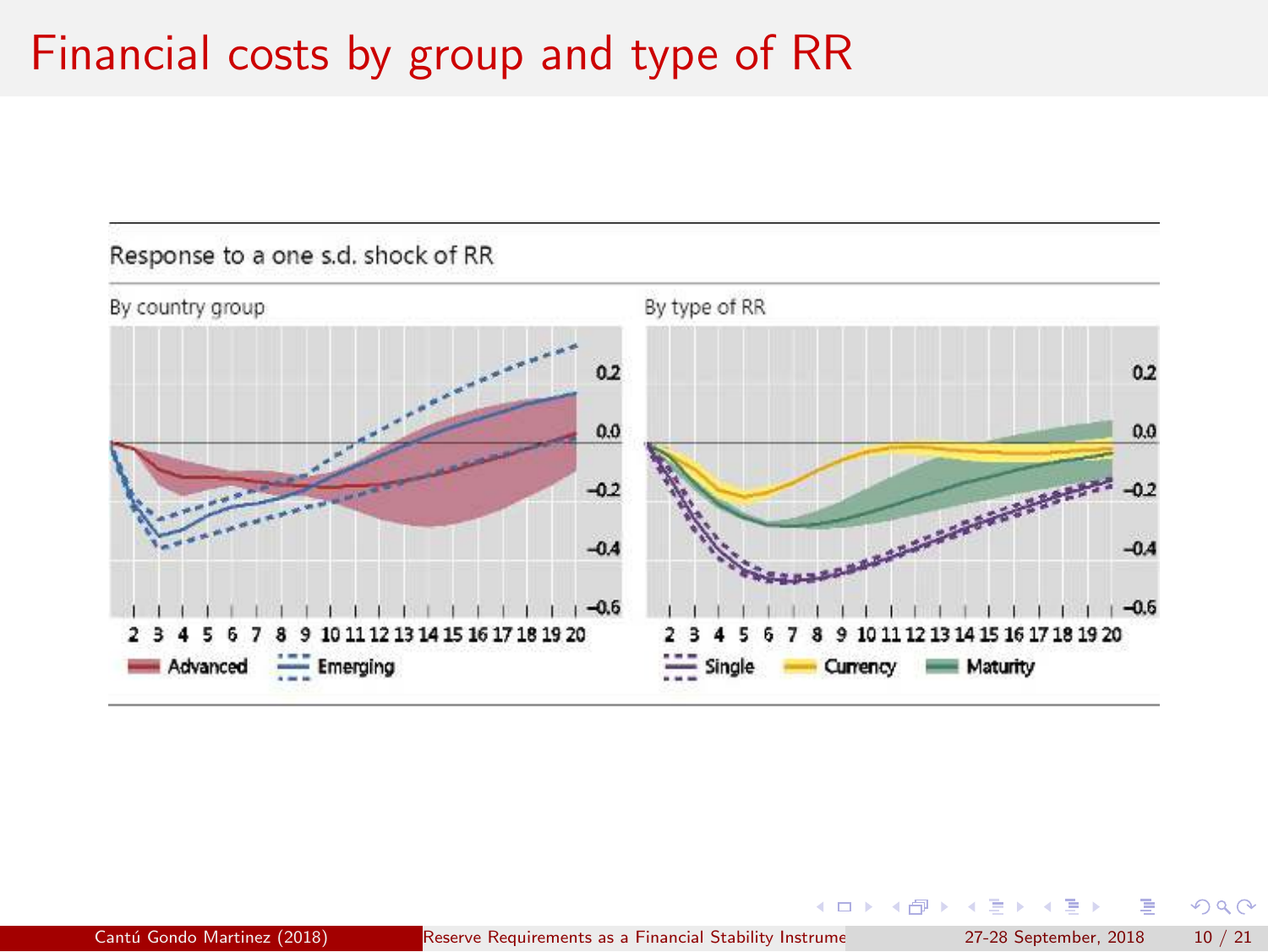# Macroeconomic costs by group and type of RR

Response of the annual growth of industrial production index to generalized one s.d. shock of RR

Graph 3



 $QQ$ 

 $\left( \frac{1}{2} + \frac{1}{2} + \frac{1}{2} + \frac{1}{2} + \frac{1}{2} + \frac{1}{2} + \frac{1}{2} + \frac{1}{2} + \frac{1}{2} + \frac{1}{2} + \frac{1}{2} + \frac{1}{2} + \frac{1}{2} + \frac{1}{2} + \frac{1}{2} + \frac{1}{2} + \frac{1}{2} + \frac{1}{2} + \frac{1}{2} + \frac{1}{2} + \frac{1}{2} + \frac{1}{2} + \frac{1}{2} + \frac{1}{2} + \frac{1}{2} + \frac{1}{2} + \frac{1}{2} + \$ 

4. 0. 8.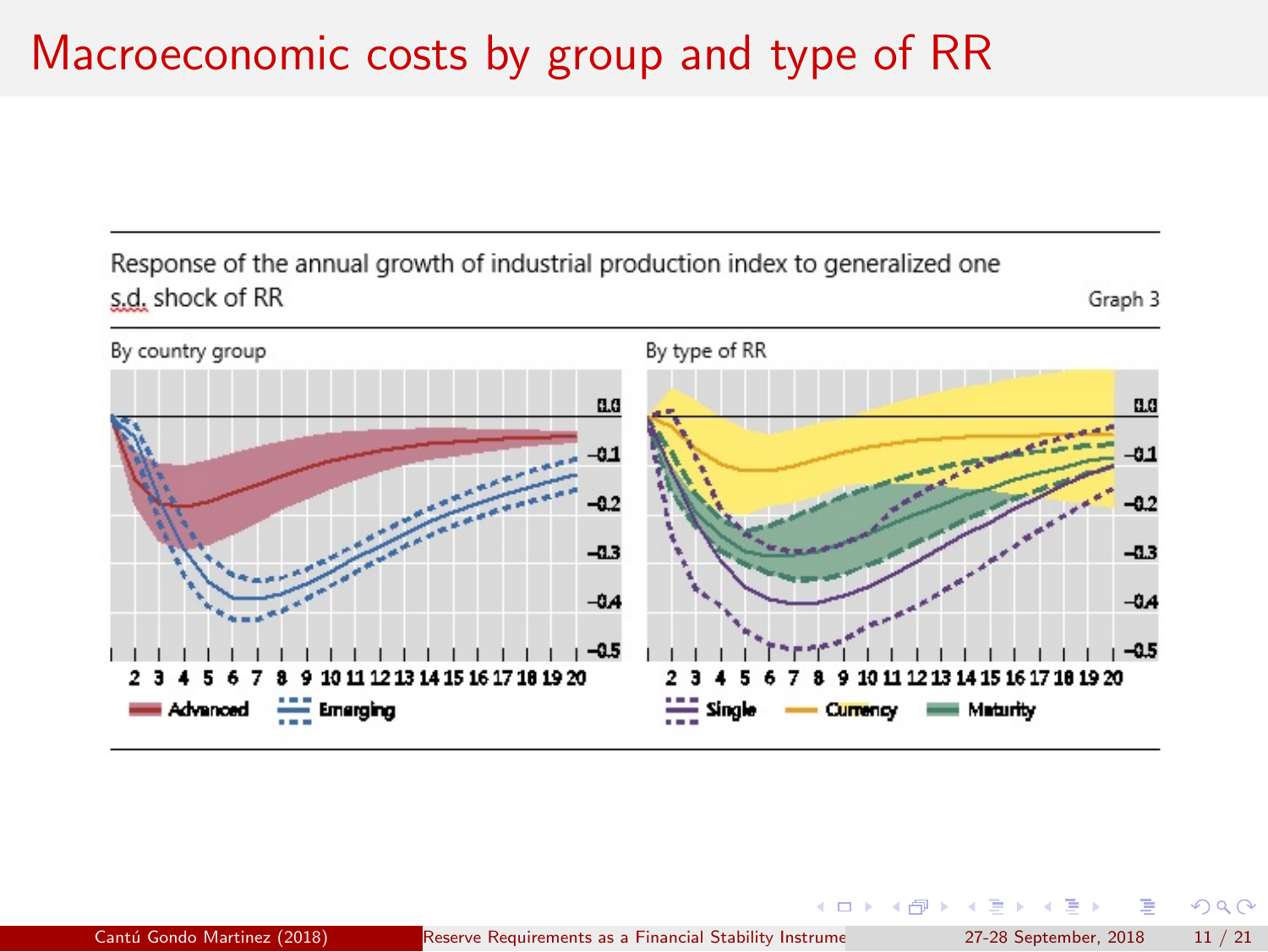# Impact of global financial factors on domestic variables in EME

- <sup>1</sup> Global risk generates an exchange rate depreciation (capital outflows/flight to quality?), lower output growth, higher inflation
- <sup>2</sup> MP normalistaion in AE: lower global liquidity and higher MP rates in AE
	- **Q** Lower liquidity in global financial markets: exchange rate depreciation and reduction in IPI growth,f lower external funding for domestic banking sector in EME.
	- <sup>2</sup> Increase in MP rates: Exchange rate depreciation, lower external funding to EME, lower credit growth and IPI growth.
	- **3** RR are expected to be used as a complement to domestic MP by reacting countercyclically to smooth credit cycles while MP reacts to contain inflationary pressures coming from XR passthrough to inflation.

 $\Omega$ 

 $\left\{ \begin{array}{ccc} 1 & 0 & 0 \\ 0 & 1 & 0 \end{array} \right.$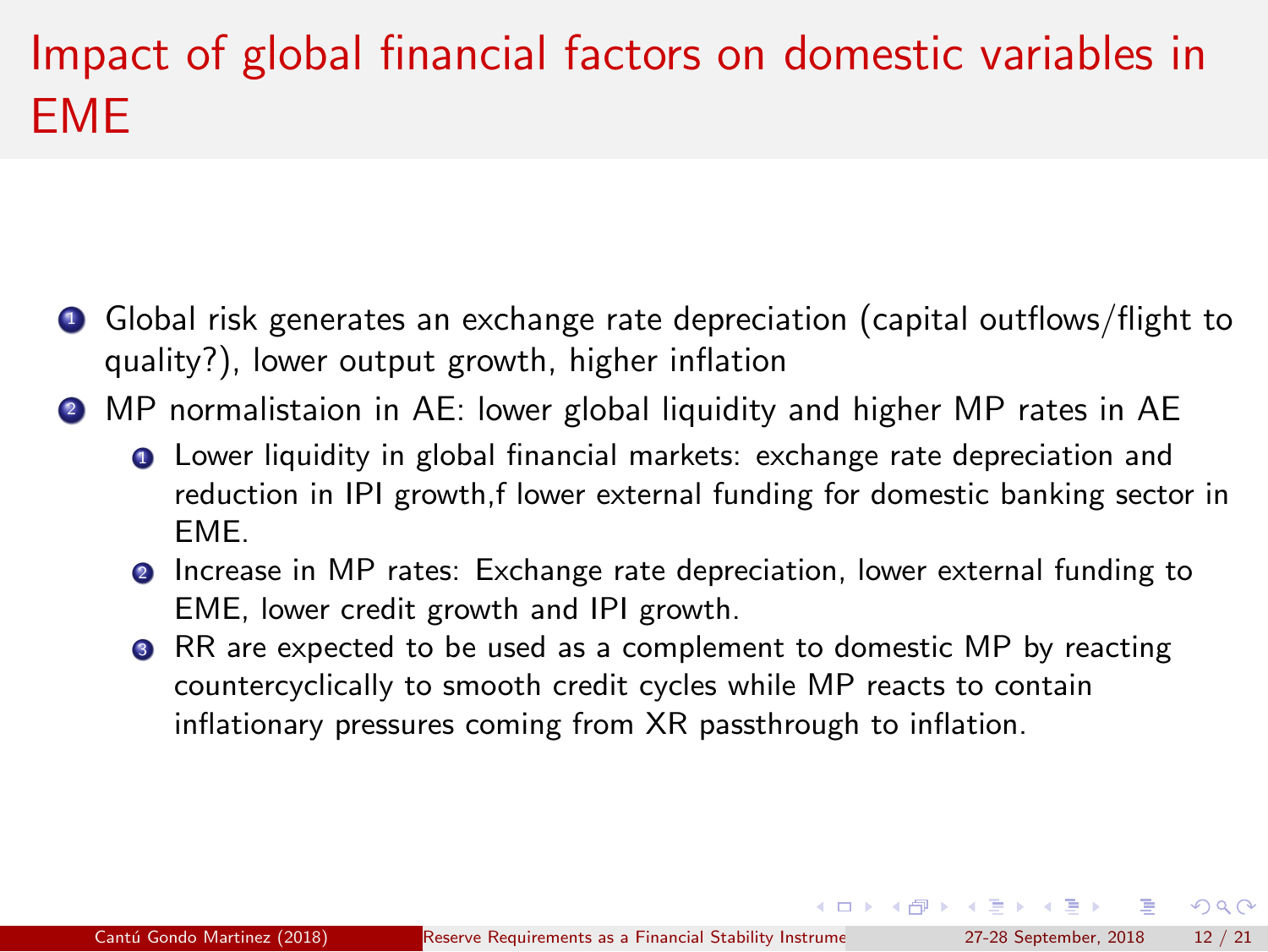# Impact of global financial factors on domestic variables in EME

#### Table: Effect of global variables on domestic variables

|               | Grisk     | GIR       | GLia     | GGrowth   | GCommP    |
|---------------|-----------|-----------|----------|-----------|-----------|
| IPI           | $-0.009*$ | $-0.546*$ | $0.264*$ | $0.439*$  | $0.040*$  |
| <b>RFFR</b>   | 0.000     | $-0.788*$ | $0.003*$ | $0.127*$  | $0.018*$  |
| Credit to GDP | 0.000     | $-0.001*$ | 0.000    | 0.000     | 0.000     |
| Interest rate | $0.005*$  | $0.140*$  | $0.040*$ | $-0.082*$ | $-0.003*$ |
| RR index      | 0.000     | $-0.001*$ | 0.000    | 0.000     | 0.000     |

 $*, **$ , \* \* ∗ refer to  $P -$  value  $< 1\%$ , 5% and 10%, respectively.

画

 $QQ$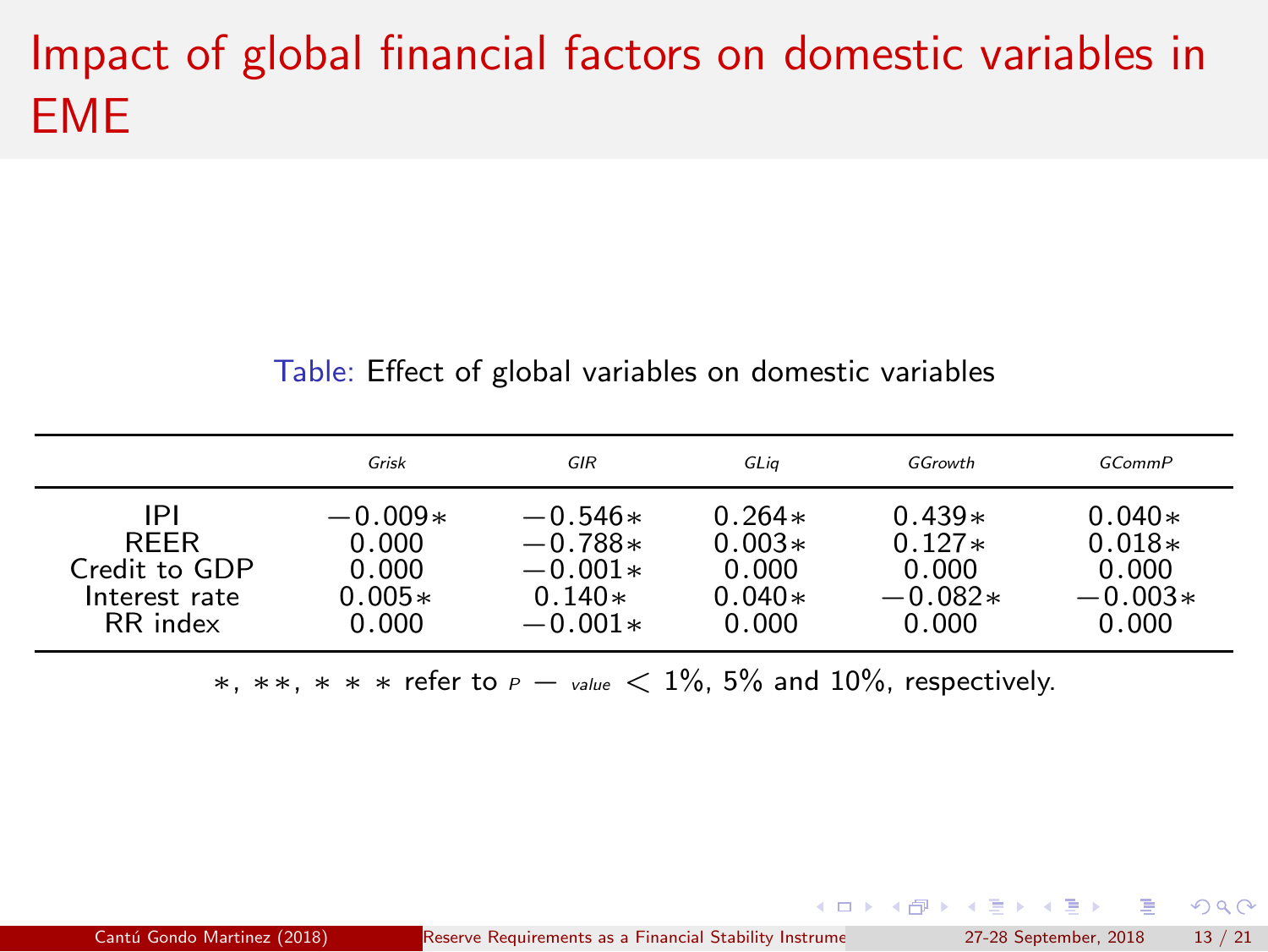- **1** For each country *i* date financial stress episodes  $y_{it} = 1$ .
- **2** Estimate a logistic-based early warning system model

$$
P(y_{it}=1)=\frac{\exp(\alpha_i+X_{it}'\beta)}{1+\exp(\alpha_i+X_{it}'\beta)}
$$
\n(2)

 $X_{it} = RR$ , Credit to GDP gap, GDP, inflation, policy rate, exchange rate, plus global and banking sector controls.

**3** Benefit =  $-\Delta$  prob  $*$  credit (IPI) loss

 $\Omega$ 

イロト イ押ト イヨト イヨト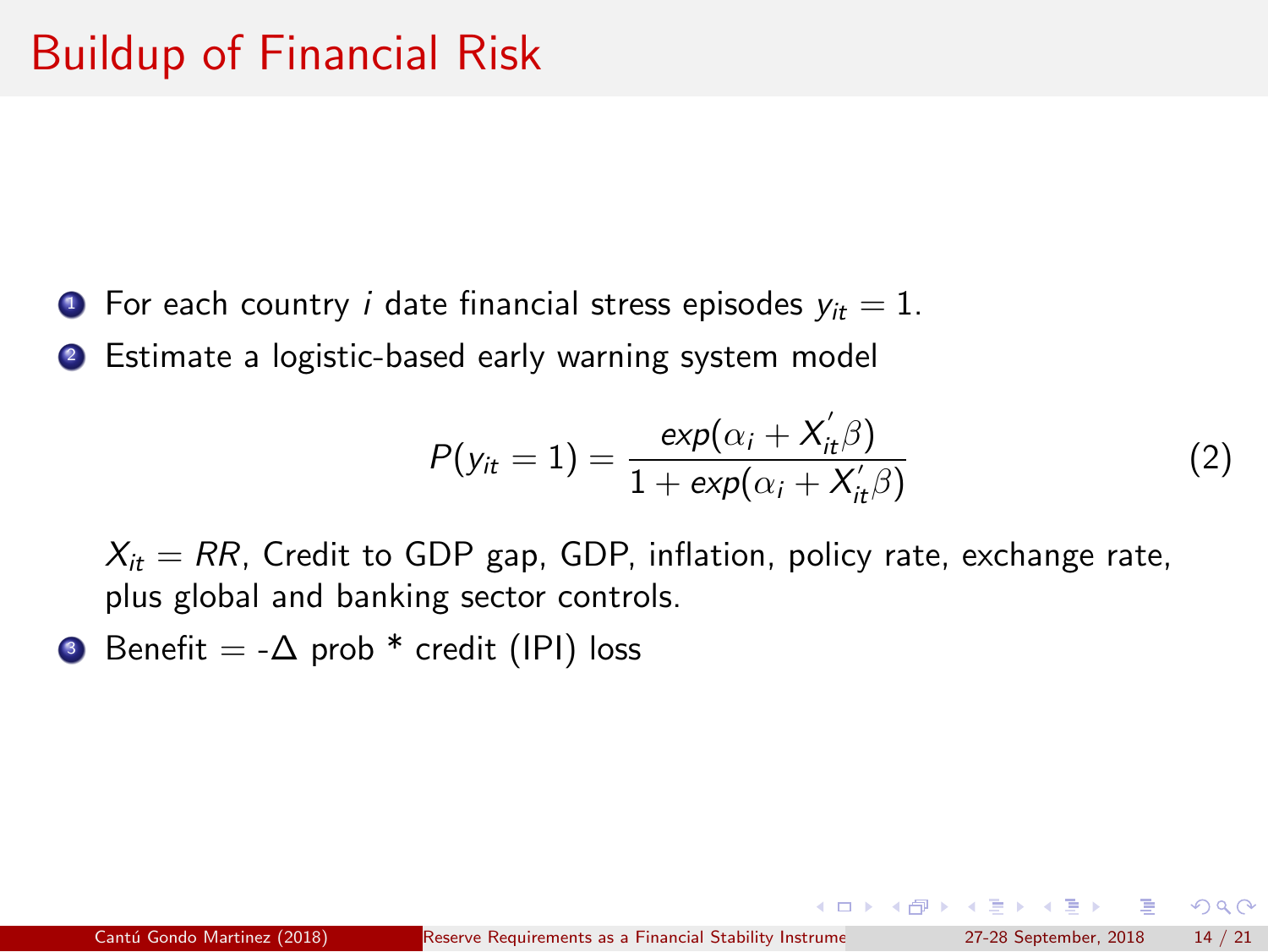#### Financial Distress Index

Index of financial distress in stock market  $(STX)$ 

$$
\text{VSTX} = \frac{\sum_{i=0}^{19} |\Delta \log(r\tilde{ST}X_{t-i})|}{20}, \quad \text{CSTX}_t = 1 - \frac{rSTX_t}{\max_{i=0}^{521} rSTX_{t-1}} \tag{3}
$$

Index of financial distress in exchange rate market  $(FX)$ 

$$
VFX = |\Delta log(R\tilde{E}ER_t)|, \quad CFX_t = |REER_t - REER_{t-6}| \tag{4}
$$

Aggregation

$$
\hat{Z} = F_n(Z_t < Z) \quad Z_t \in VSTX, \text{CSTX}, \text{VFX}, \text{CSTX}
$$
\n
$$
I_{STX} = \frac{VSTX + \text{CSTX}}{2} \quad I_{FX} = \frac{VFX + \text{CFX}}{2}
$$

Financial distress index  $(FSI)$ 

$$
FSI_t = I_t \cdot C_t \cdot I'_t \qquad I_t = [I_{STX}, I_{FX}] \qquad (5)
$$

造

 $2990$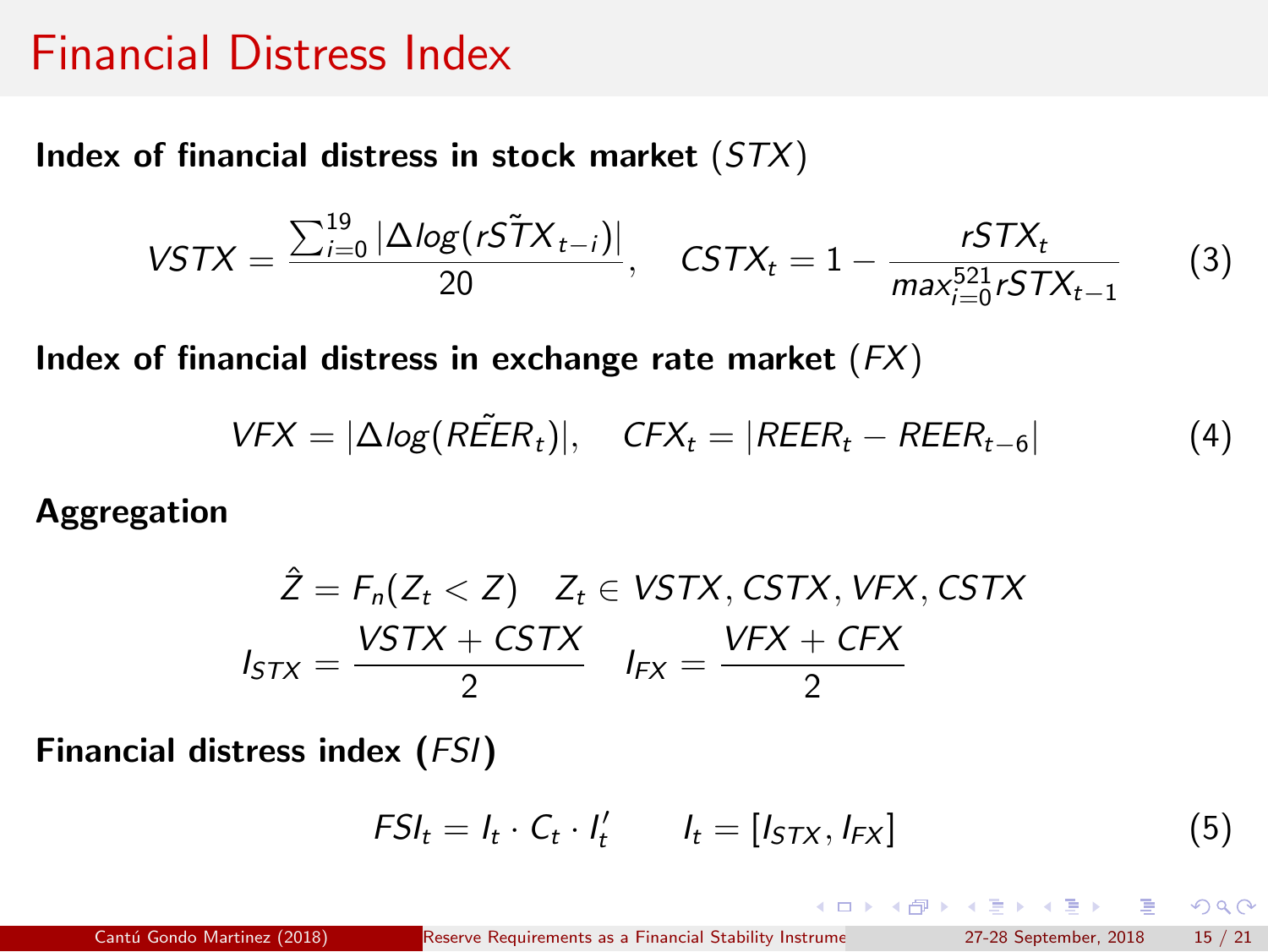## Financial Distress Episodes



Cantú Gondo Martinez (2018) Reserve Requirements as a Financial Stability Instrume 27-28 September, 2018 16 / 21

メロト メ都 トメ ミトメ

 $299$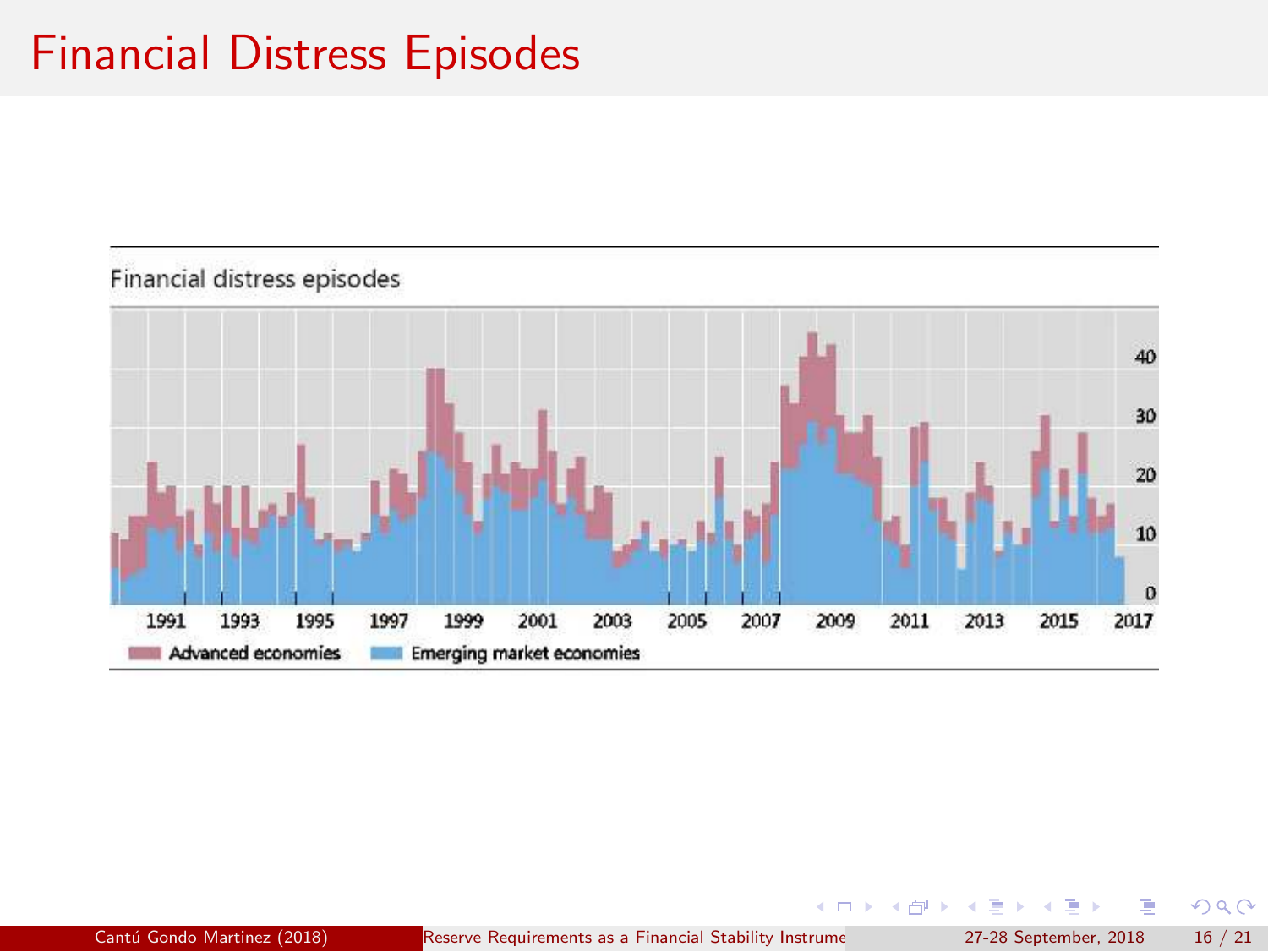# Logistic Early Warning System Model<sup>4</sup>

| Marginal effects on the probability of a financial distress episode |          |                  |          |               |          |          |  |  |  |  |
|---------------------------------------------------------------------|----------|------------------|----------|---------------|----------|----------|--|--|--|--|
|                                                                     |          | By country group |          | By type of RR |          |          |  |  |  |  |
|                                                                     | All      | <b>EMEs</b>      | Advanced | Single        | Maturity | Currency |  |  |  |  |
| Reserve Requirements (t-1)<br>(Easing)                              | $-2.498$ | $-2.316$         | 2.651    | $-2.013$      | $-2.797$ | $-0.783$ |  |  |  |  |
| Reserve Requirements (t-8)<br>(Tightening)                          | $-0.960$ | $-1.135$         | 8.648    | $-1.740$      | $-0.575$ | 0.404    |  |  |  |  |
| Credit to GDP gap (t-1)                                             | 0.74     | 0.47             | 4.56     | 0.48          | 3.57     | 0.50     |  |  |  |  |
| $GDP(t-1)$                                                          | $-1.89$  | $-1.52$          | $-2.64$  | $-1.90$       | $-1.82$  | $-2.84$  |  |  |  |  |
| Inflation (t-1)                                                     | 1.43     | 1.43             | $-0.22$  | 1.96          | 1.56     | 1.55     |  |  |  |  |
| Policy rate (t-8)                                                   | 0.48     | 0.44             | $-0.43$  | 0.38          | 0.72     | 0.77     |  |  |  |  |
| Exchange rate (t-2)                                                 | $-0.19$  | $-0.19$          | $-0.34$  | 0.34          | $-0.60$  | $-0.26$  |  |  |  |  |
| Total RR effect                                                     | $-3.458$ | $-3.451$         | 11.299   | $-3.753$      | $-3.372$ | $-0.379$ |  |  |  |  |
| p-yal<0.01; p-yal<0.05; p-yal<0.1                                   |          |                  |          |               |          |          |  |  |  |  |

<sup>4</sup>Model includes global and banking sector controls

Ε

 $QQ$ 

メロト メ御 トメ ミト メミト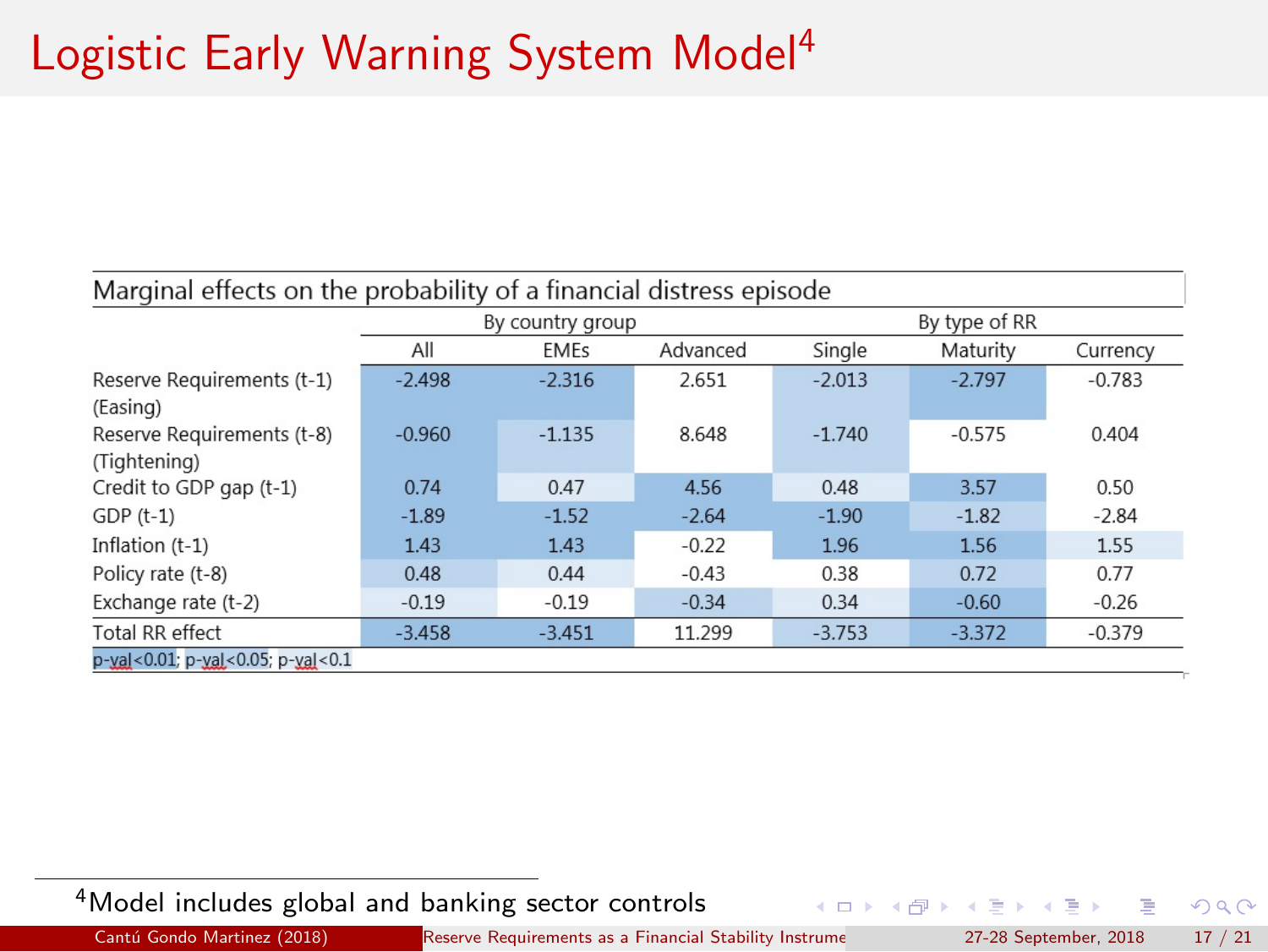# Net Benefit: preliminary results



画

 $299$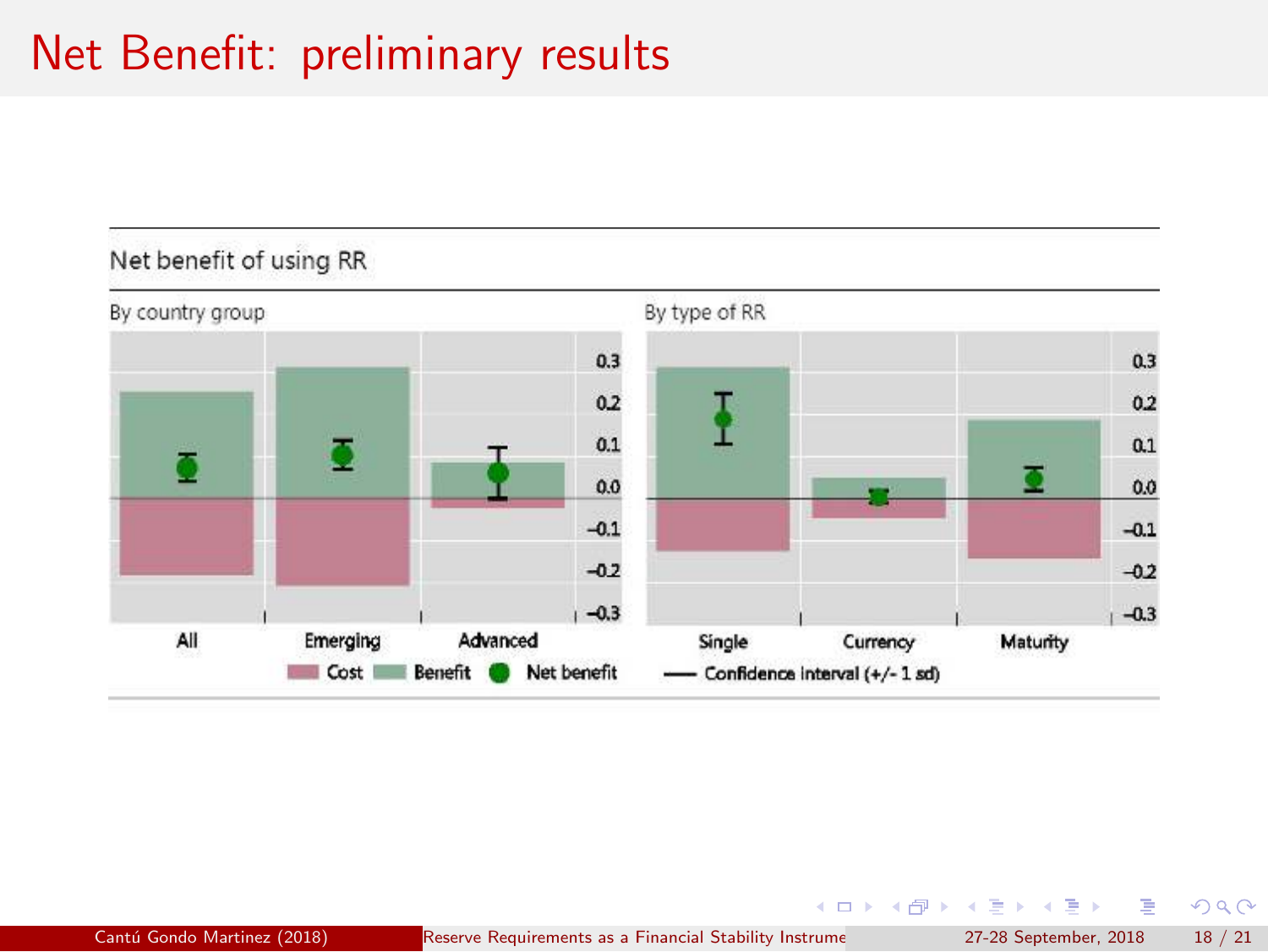## Conclusions

- The benefit of using RR is that it can reduce the build-up of systemic risk and the incidence and severity of financial distress episodes. On the other hand, the cost of using RR is associated with a reduction of credit in normal times.
- We find that the net benefits of using RR are positive. Therefore, using this macroprudential policy as a financial stability tool is quite useful.
- RR have a greater effect on EME than on AE. Single RR and RR by maturity have a greater effect than RR by currency.

To do:

- Country level calculations
- Include difference in financial distress cost between episodes where countries use RR or not

 $\Omega$ 

イロト イ押ト イヨト イヨト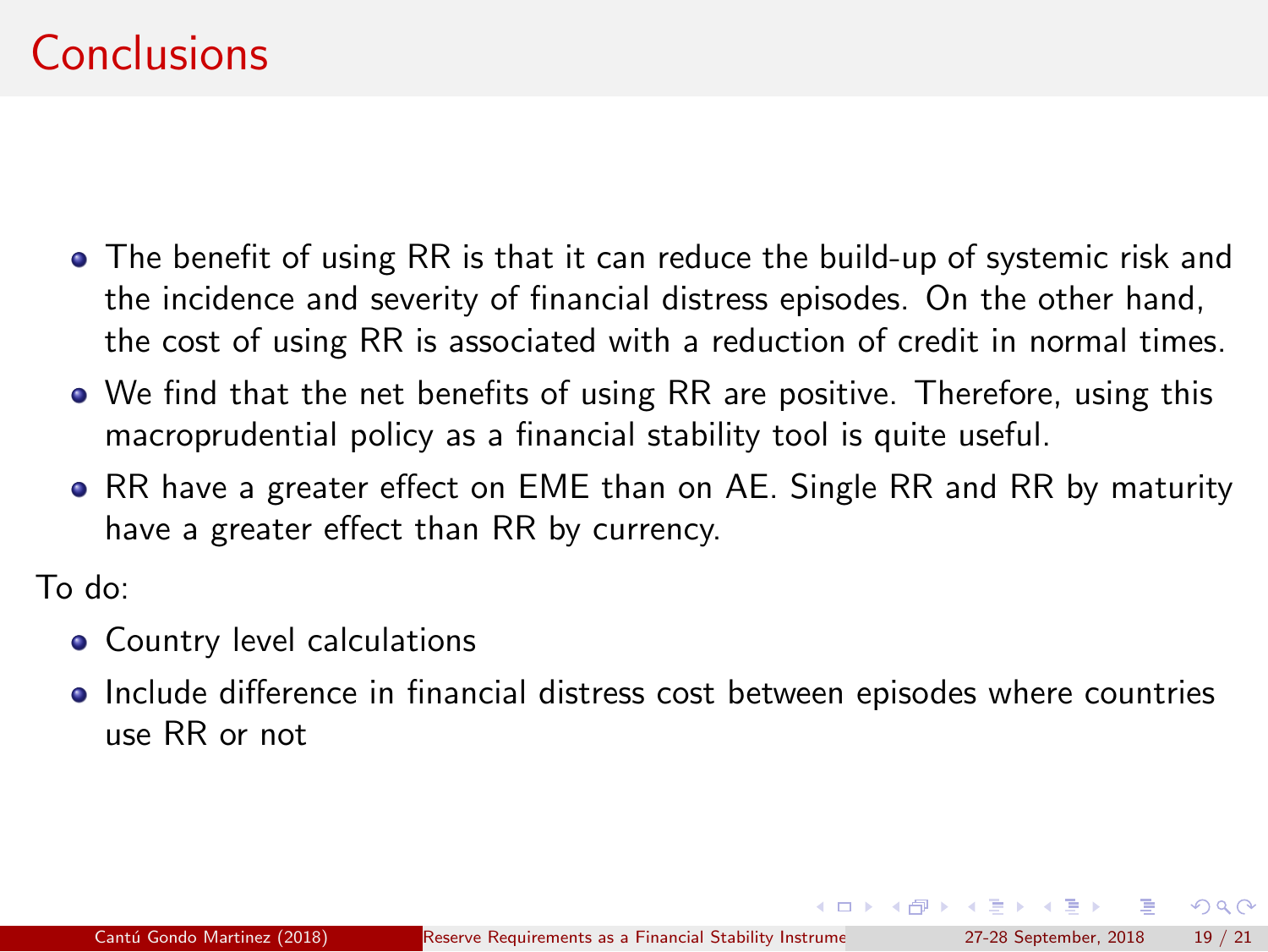## Annex. Impulse Response Functions: RR shock



Cantú Gondo Martinez (2018) Reserve Requirements as a Financial Stability Instrume 27-28 September, 2018 20 / 21

 $299$